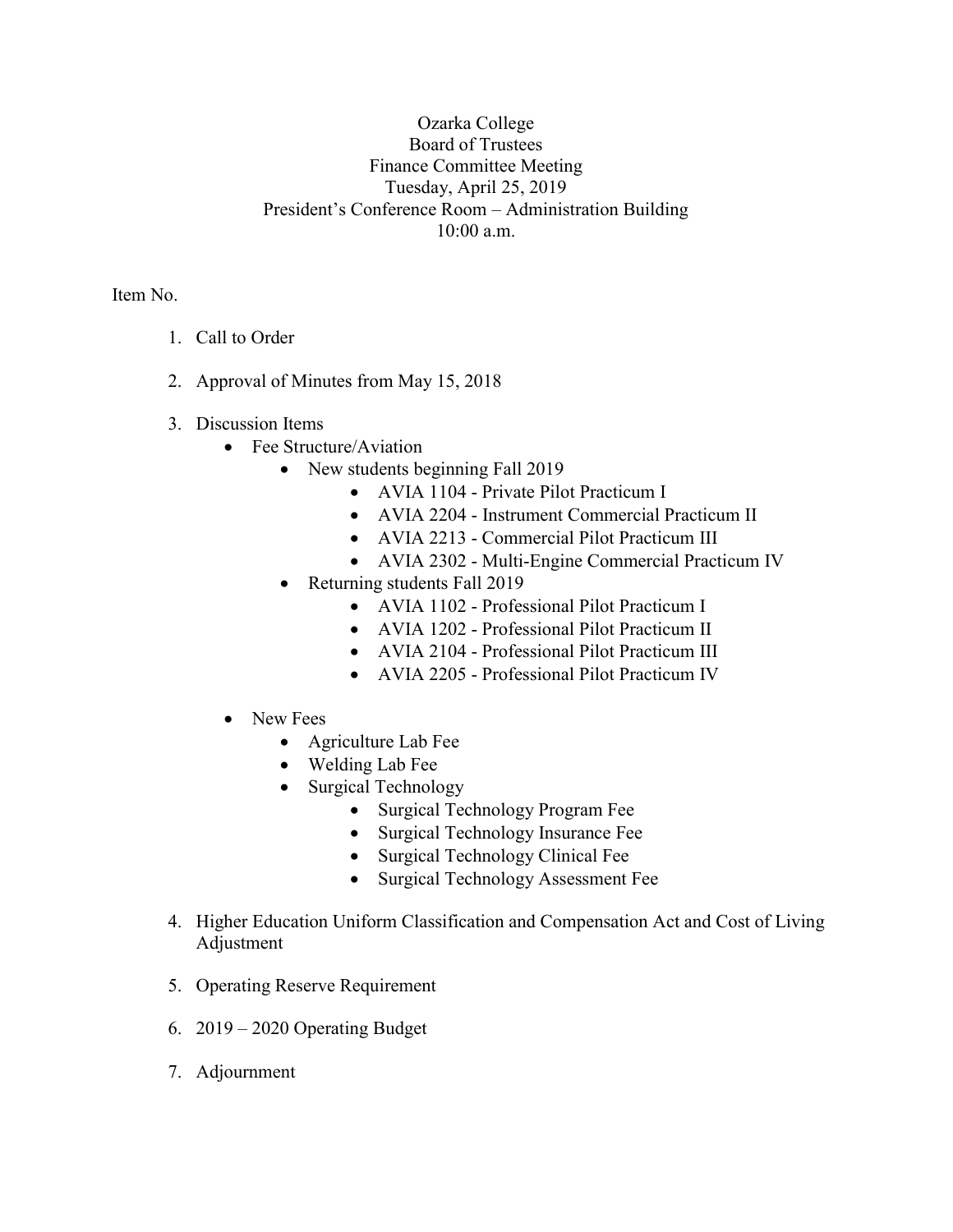Ozarka College Board of Trustees Finance Committee Meeting Discussion Item A – Fee Structure

Rationale:

Ozarka College has experienced flat or decreased funding from the state for the past several years and due to performance based funding the same will be true in FY2020. Ozarka College will receive \$31,265 less in state funding that it did in FY2019. In order to balance previous budgets mandatory fees have been adjusted causing the overall cost of tuition and fees to increase for all students. In an effort to reduce the financial burden for the majority of our students, the Administrative Council unanimously agreed to attempt to reach a balanced budget without increasing tuition and mandatory fees. As a result, the fiscal year 2020 budget is presented with no increase in mandatory tuition and fees.

To correctly charge for the new and/or revised courses and hours associated with the aviation practicums and cover the increasing costs of fuel and aircraft maintenance associated with aviation program, effective July 1, 2019, the following changes to the fee structure will be implemented:

1. The flight/lab fee for AVIA 1104 (Private Pilot Practicum I) will be \$7,291

2. The flight/lab fee for AVIA 2204 (Instrument Commercial Practicum II) will be \$13,920

3. The flight/lab fee for AVIA 2213 (Commercial Pilot Practicum III) will be \$8,033

4. The flight/lab fee for AVIA 2302 (Multi-Engine Commercial Practicum IV) will be \$13,398

5. The flight/lab fee for AVIA 1102 (Professional Pilot Practicum I) will be \$2,345

6. The flight/lab fee for AVIA 1202 (Professional Pilot Practicum II) will be \$4,947

7. The flight/lab fee for AVIA 2104 (Professional Pilot Practicum III) will be \$13,920

8. The flight/lab fee for AVIA 2205 (Professional Pilot Practicum IV) will be \$21,970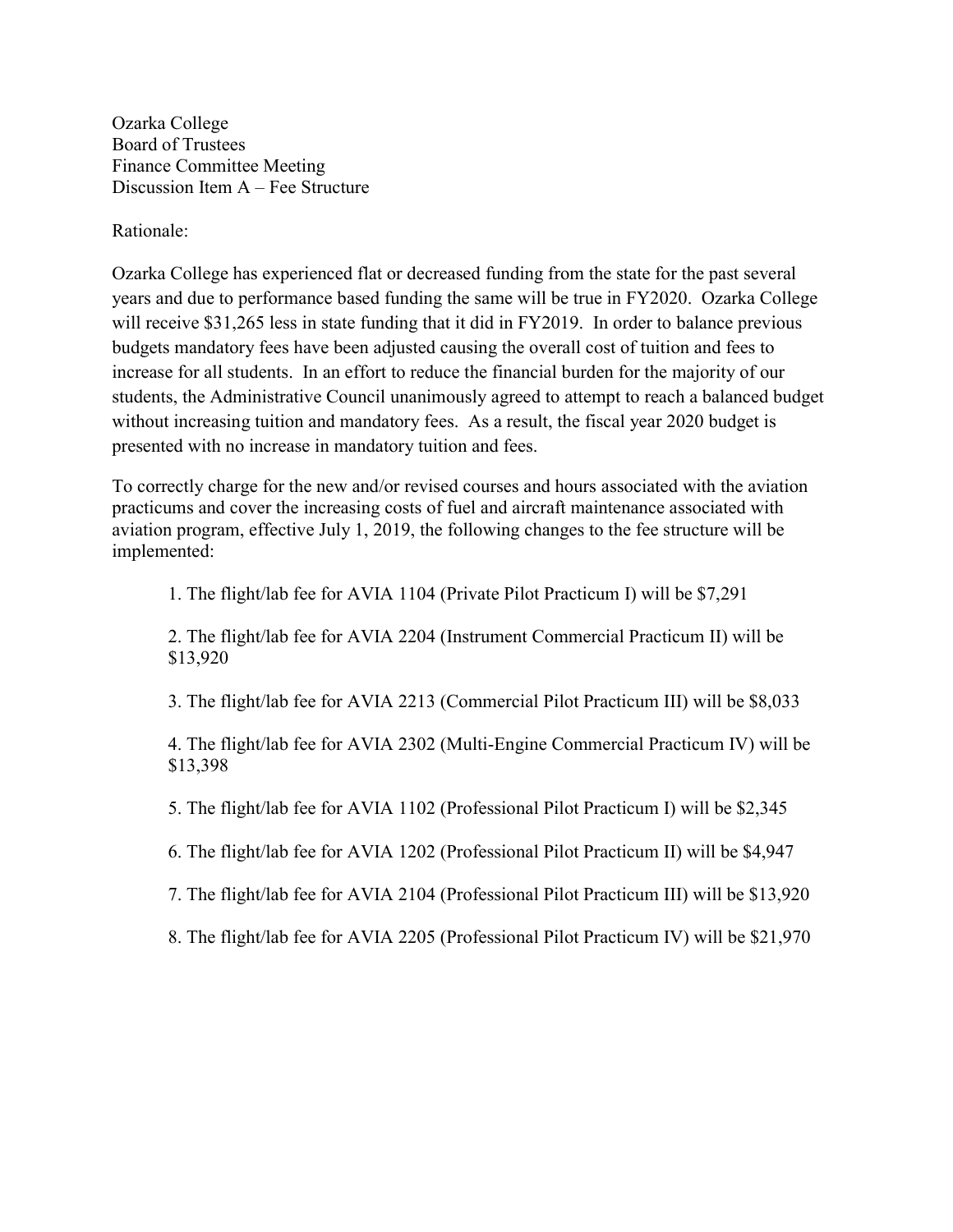Ozarka College Board of Trustees Finance Committee Meeting Discussion Item B – New Fees

Rationale:

Ozarka College is committed to student success in each of our programs.

In order to provide quality instruction for technical programs students are required to engage in hands-on laboratory and/or clinical instruction. The consumable supplies used in the laboratory setting can be expensive, and our students must be accompanied by an instructor while in clinical situations.

The agriculture program is expanding to offer three new lab courses. Classroom equipment and consumable supplies will be needed for these courses.

Each student in the welding program uses a variety of consumable supplies to master new skills. A new welding laboratory on the Melbourne campus is being constructed and will need to be equipped and stocked with consumable supplies.

The new surgical technology program that will begin in fiscal year 2020, will operate similar to the LPN program. To cover the costs associated with the start-up and to provide clinical support needed for the surgical technology program, a fee structure similar to that of the LPN program will be established.

To offset the costs associated with consumable supplies needed for laboratory and clinical instruction the following fees will be effective on July 1, 2019:

- 1. An Agriculture Lab Fee of \$50 per semester
- 2. A Welding Lab Fee of \$50 per semester
- 3. A Surgical Technology Program Fee of \$180 per semester
- 4. A Surgical Technology Insurance Fee of \$15 per semester
- 5. A Surgical Technology Clinical Fee of \$75 per semester
- 6. A Surgical Technology Assessment Fee of \$50 per semester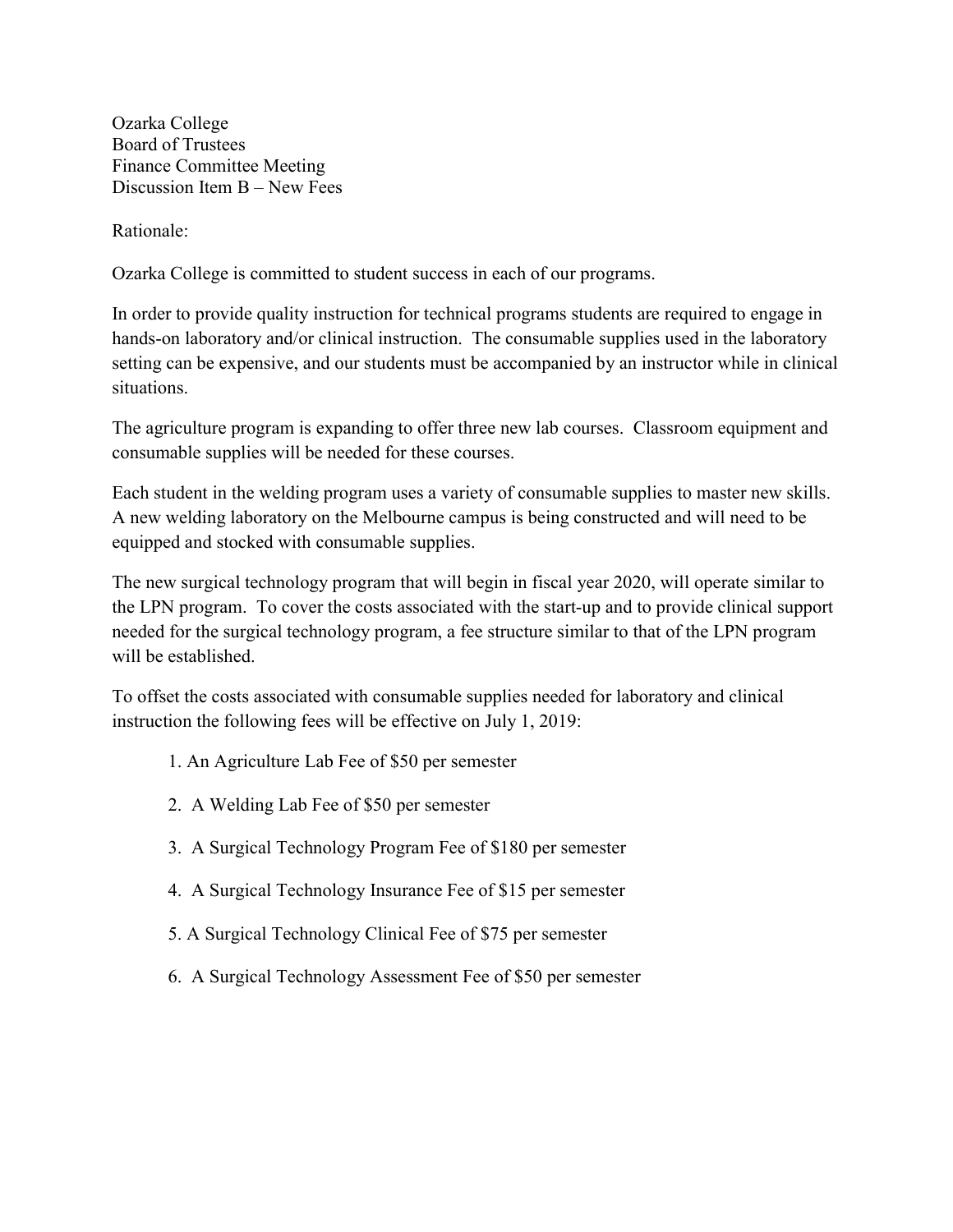Ozarka College Board of Trustees Finance Committee Meeting Discussion Item C – Higher Education Uniform Classification and Compensation Act and Cost of Living Adjustment

Rationale:

During the 2019 General Session, a new classification and compensation plan for classified staff was approved. The minimum pay levels, or the entry level pay rate for each classification, were adjusted to reflect competitive market rates and to adjust for the new minimum wage laws. For classified employees, effective July 1, 2019, the rate of compensation that an employee will receive is an increase of one percent (1%) above the employee's current salary. If after the one percent (1%) adjustment, the employee's annual salary falls below the entry pay level for the grade assigned to his or her classification, the employee's annual pay shall be further adjusted to the entry level pay.

Ozarka College is fortunate to have a dedicated and conscientious workforce. In recognition of this, the Administration recommends that all classified staff be adjusted to comply with the thresholds established by the Higher Education Uniform Classification and Compensation Act and that all remaining all eligible faculty, staff, and administrative personnel be given a one percent (1%) cost of living adjustment be effective July 1, 2019.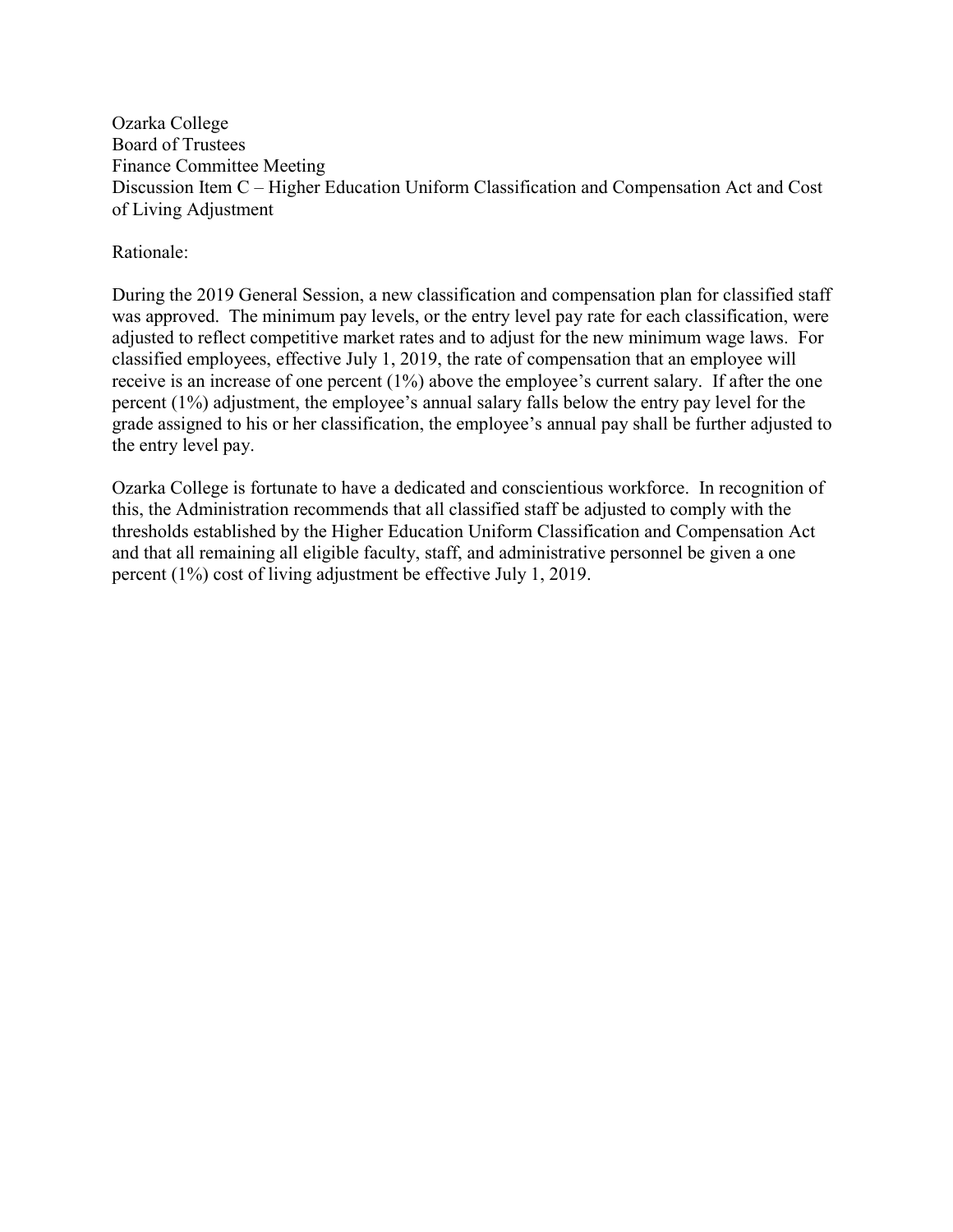Ozarka College Board of Trustees Finance Committee Meeting Discussion Item D – 2018 Operating Reserve Requirement

Rationale:

Ozarka College maintains an operating reserve balance funded at 5% of the annual operating budget. Board approval is required to increase or decrease the minimal funding level and/or access the funds for operating purposes.

At the current rate, the minimum funding level for the 2020 fiscal year is \$421,280.